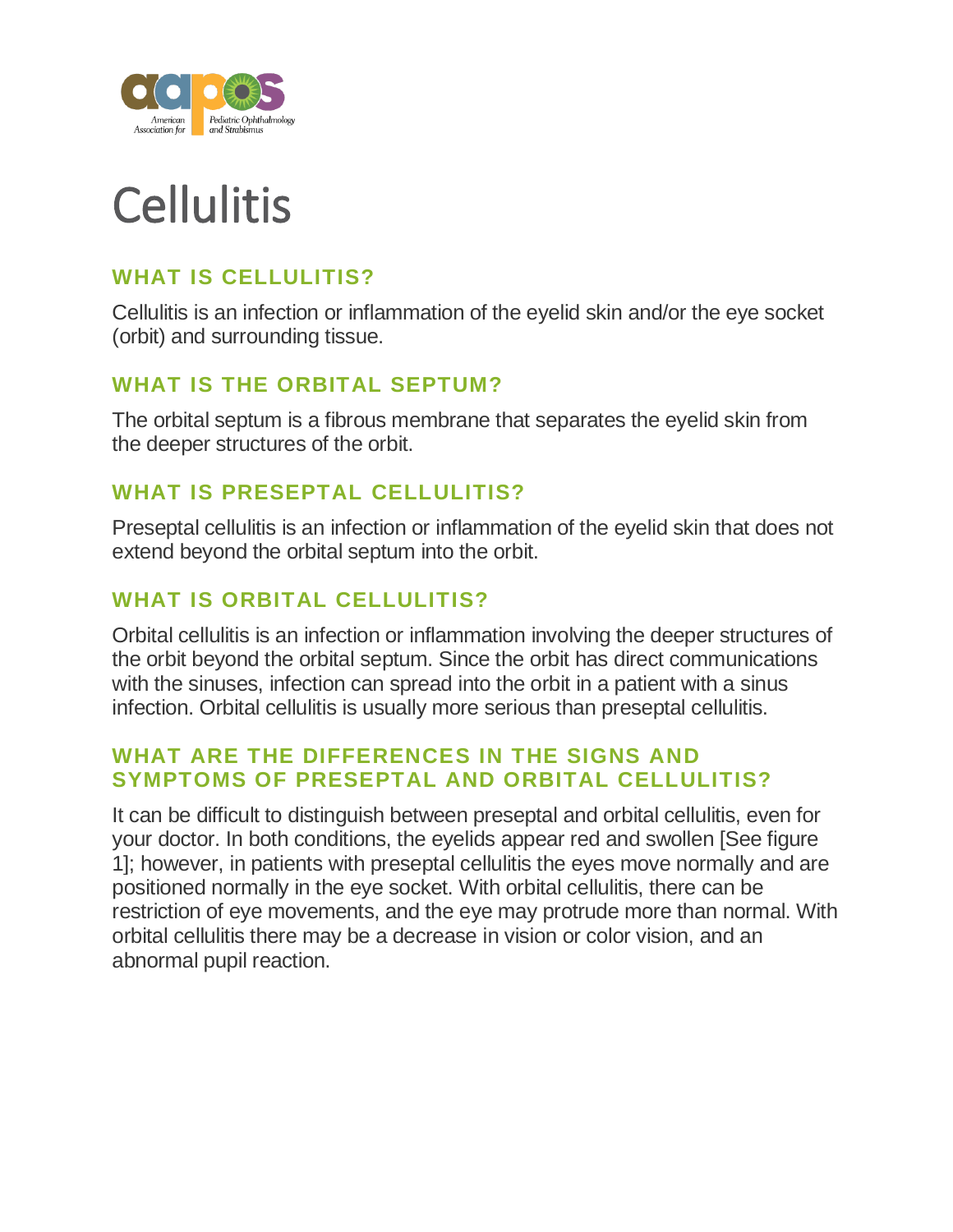



**Fig. 1:** Preseptal cellulitis due to methicillin-resistant staphylococcus aureus (MRSA)

## **WHAT CAUSES PRESEPTAL CELLULITIS?**

The swelling and redness results from infection or inflammation. Causes include:

- Sinusitis
- Local spread of infection from other nearby sites (such as [chalazion](https://aapos.org/glossary/chalazion) or recent previous surgery)
- Spread of infection from blood
- Insect bite
- Allergic reaction

## **HOW IS PRESEPTAL CELLULITIS EVALUATED?**

A history and physical examination is performed. Blood may be tested for signs of infection. An imaging study (CT scan or MRI) may be obtained to evaluate for spread beyond the septum into the orbit.

#### **HOW IS PRESEPTAL CELLULITIS TREATED?**

Antibiotics are used if a bacterial infection is suspected. Typically, antibiotics are given by mouth or by an injection, but intravenous (IV) medications are sometimes used. Sometimes a child may need to be admitted to hospital for monitoring. Cool compresses and antihistamines can also be used to treat symptoms related to allergy or an insect bite.

## **WHAT ARE THE COMPLICATIONS OF PRESEPTAL CELLULITIS?**